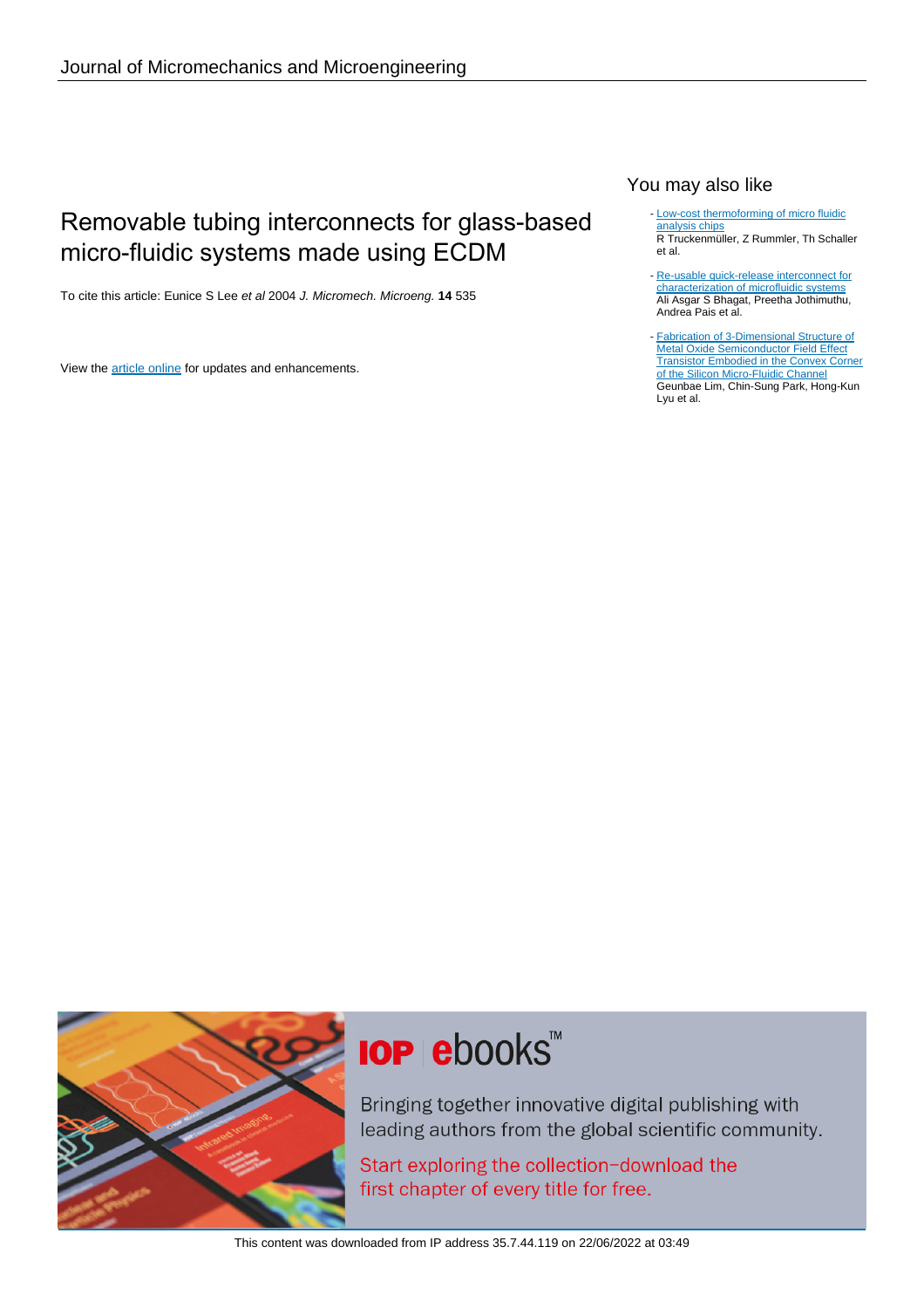J. Micromech. Microeng. **14** (2004) 535–541 PII: S0960-1317(04)69949-9

# **Removable tubing interconnects for glass-based micro-fluidic systems made using ECDM**

# **Eunice S Lee, Dwight Howard, Enzhu Liang, Scott D Collins and Rosemary L Smith**

Micro Instrumentation and Systems Laboratory, Department of Electrical Engineering, University of California, Davis, 1 Shields Ave, Davis, CA 95616, USA

Received 6 October 2003 Published 19 January 2004 Online at [stacks.iop.org/JMM/14/535](http://stacks.iop.org/jm/14/535) (DOI: 10.1088/0960-1317/14/4/014)

# **Abstract**

Reversible tubing connections for glass micro-fluidic systems are realized using electro-chemical discharge machining of three-dimensional glass vias. The connections reversibly connect standard sized plastic tubing to holes in borosilicate microscope slides. Tubing connections are demonstrated on a sealed, micro-fluidic channel which is fabricated between two glass slides using SU-8. The connections are experimentally tested to withstand up to 30 psi (~206 kPa) of air pressure without leaking.

# **1. Introduction**

Chemical, biological and biomedical applications of microfluidics have rapidly increased during the past decade, due in part to the success of gene chip technology. However, very few examples of entirely autonomous micro-fluidic systems have been demonstrated. Most require some sort of fluidic connection to the macro-world, especially for delivery of samples and/or reagents. A variety of interconnection schemes have been introduced in the literature, but most involve permanent attachment of tubing to the micro-fluidic device [1, 2]. A few have addressed reversible interconnects [3, 4]; however, they are for silicon-based micro-fluidics. Glass is the preferred material for many micro-fluidic applications because of its combined properties of hydrophilicity, electrical insulation and transparency. However, the attachment of small diameter plastic tubing to small holes in glass has not evolved much beyond simple gluing with silicone rubber or epoxy. Adhesives pose numerous problems, including contamination and nonreversibility, in addition to the difficulty in minimizing the size of the connection while maximizing the seal pressure. In this paper, the fabrication and testing of removable and re-attachable interconnections to glass-based micro-fluidic systems are investigated. This feature is useful for prototype development of micro-fluidic devices as well as for disposable and modular systems.

The fabrication of glass-based interconnects involves machining vias with three-dimensional features into glass

slides. The most common methods of machining glass are by ultra-violet (UV) laser ablation and wet etching in hydrofluoric (HF) acid. Laser ablation can produce high-aspect ratio features, but it requires expensive lasers and optics. HF etching is a low cost method, but it cannot produce high-aspect ratio features in glass. Electro-chemical discharge machining (ECDM) of glass is a relatively new, alternative machining method that is both low cost and capable of producing highaspect ratio etch profiles. Previous research groups have used this method to machine holes and micro-fluidic channels in glass [5]. However, to the authors' knowledge, this is the first time it has been used to machine three-dimensional, complex structures in glass. Specifically, in this paper, we exploit the effects of ECDM to machine hourglass-shaped vias and threaded vias in glass.

# **2. Electro-chemical discharge machining (ECDM)**

The mechanism of ECDM follows directly from the more familiar electro discharge machining (EDM). In EDM, a high voltage is applied between two conductors submersed in an insulating medium. This initiates an electrical discharge, or spark, when the conductors come into close proximity. The bulk of the discharge current is usually carried by electrons and does not contribute to material transport, i.e. machining. However, positively charged atoms sputtered from the electrode surface results in material transfer into the liquid. Electro-migration of the electrode material takes place within the conductive plasma of the discharge. By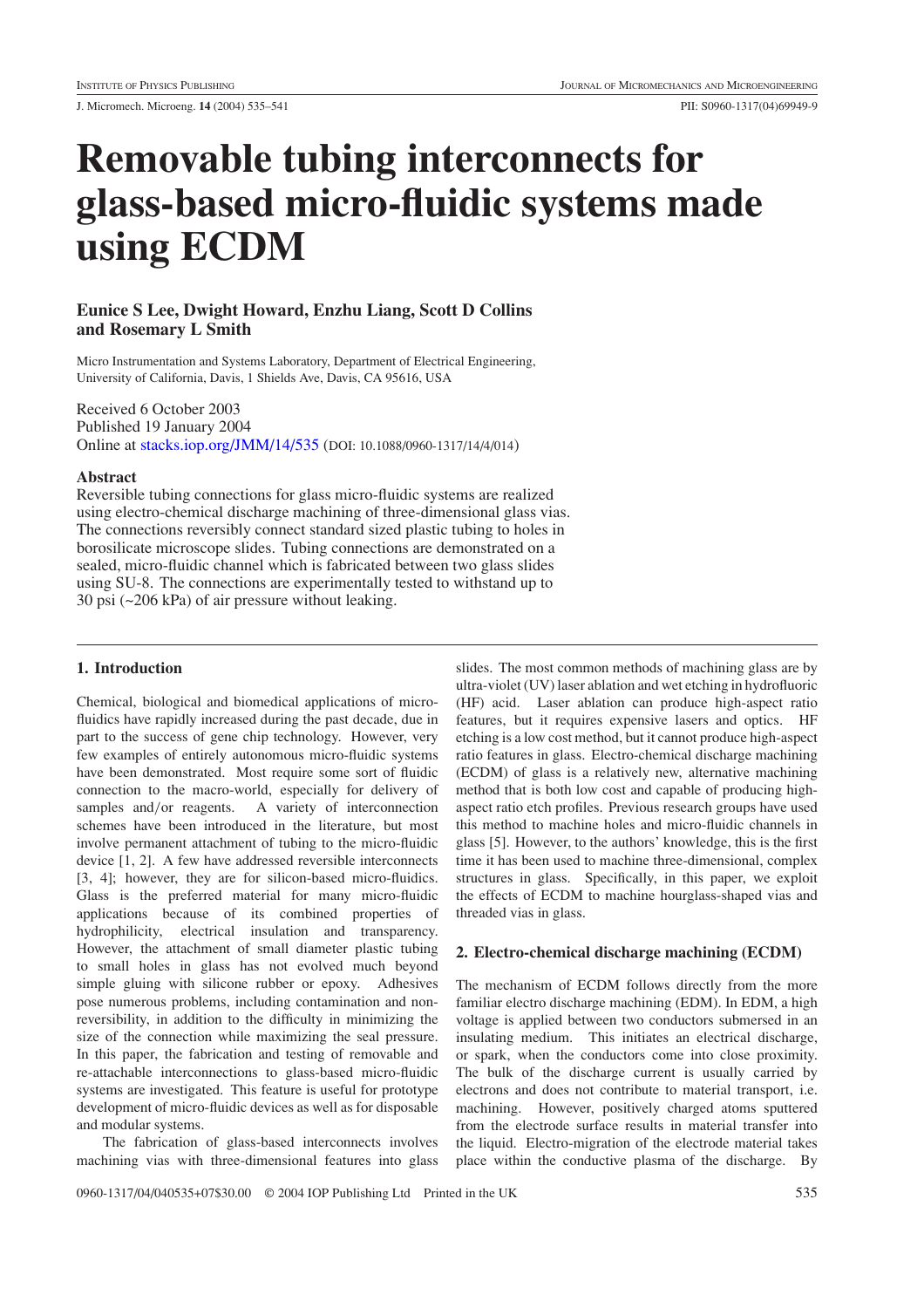

**Figure 1.** Basic physical set-up for ECDM.

<span id="page-2-0"></span>proper choice of polarity and electrode material, one electrode is selectively machined and the other serves as the die or machining electrode. Carbon is typically the material of choice for the machining electrode because of its low electromigration and relatively high conductivity [6].

Although there are similarities between ECDM and EDM, the detailed mechanisms involved in ECDM are not well understood. ECDM employs an electric discharge, but the machined substrates are typically insulating. The physical setup for ECDM is shown in figure [1.](#page-2-0) The cathode and anode are immersed in a highly conductive, aqueous electrolyte, such as sodium hydroxide (NaOH), and a voltage (20–60 V) is applied between them. Machining is a combination of both physical and chemical reactions. By applying a voltage to the electrodes, the electrolysis of water takes place. Electrolysis generates gas bubbles at both electrodes:  $H_2$  at the cathode and  $O<sub>2</sub>$  at the anode. The cathode is then brought into direct contact with an insulating substrate, such as glass, and an electric discharge occurs within the electrolysis bubbles. It has been postulated that the discharge induces removal of the substrate material, which is then complexed and solubilized by the NaOH [5]. In addition, NaOH in solution increases the hydroxide concentration, improves the conductivity of water, and therefore, increases the rate of this reaction. How the discharge 'induces' silicate removal is open to some debate. Localized Joule heating may 'melt' or soften the silicate. Ghosh [7] reported temperatures between 8000 K and 10 000 K, using thermocouples to measure the localized temperature. However, there is some question whether Ghosh measured the temperature of the glass or of the discharge. Local sputtering through the gas phase is also a suggested mechanism. Additionally, machining is polarity dependent, which implies that spark ignition of electrolysis-generated hydrogen gas could also assist in material removal.

# **3. ECDM experimental set-up**

ECDM depends on several parameters, such as the electrolyte solution, the electrode material, the size of the electrode and the voltage applied to the electrodes. Therefore, preliminary experiments were performed to determine the critical voltage value when sparking is seen and glass machining begins (table [1\)](#page-2-1) for different electrolyte concentrations and electrodes. The results of these experiments confirmed prior reports [8] of the dramatic increase in etch rate with the onset of sparking as well as the reduction in sparking voltage with decreasing electrode diameter. In addition, table [1](#page-2-1) shows the dependence of etch rate on electrolyte concentration below and at the sparking voltage. A maximum etch rate is obtained at 10% NaOH concentration; therefore, it is used for all subsequent ECDM experiments. The cathode electrode material is chosen based on the surface quality of the through-hole during machining as explained below. A 1 inch square nickel gauze is used as the anode electrode.

Via formation begins with the machining of through-holes in borosilicate glass. This is done using a 0.5 mm diameter platinum wire as the working (cathode) electrode. The glass substrate to be machined is submerged and suspended within the NaOH solution. There is about 2 mm of solution above the glass slide. The working electrode makes direct contact with the substrate during the machining process. The electrochemical discharge begins when the voltage applied to the electrodes reaches a certain critical value [7], at which point, the working electrode will begin to spark with a bright, orange glow. With a 10% NaOH solution and a 0.5 mm diameter Pt cathode, the critical voltage is observed at 47.8 V.

A problem, encountered during initial trials and discussed in prior reports [9], is the accessibility of the electrolyte at the working site as the drill depth increases. If the electrolyte cannot reach the working electrode, the electrochemical reactions cease and glass machining terminates. In addition, a temperature increase, associated with the lack of electrolyte at the working site, can cause the glass sample to crack. To ameliorate these issues, tool holders capable of vertical motion are implemented. By vertically moving the working tip into and out of the working site, fresh electrolyte is constantly supplied and the electrochemical reactions are able to continue at a near constant rate each time the tip is brought into contact with the surface. Vertical motion is provided in our

<span id="page-2-1"></span>**Table 1.** Experimental test data which compare electrode material, electrode diameter, NaOH concentration, no sparking*/*sparking voltage and etch rate in borosilicate glass.

| Electrode<br>material | Electrode<br>diameter<br>(mm) | <b>NaOH</b><br>concentration<br>$(\%)$ | No sparking/<br>sparking | Voltage<br>(V) | Etch rate<br>$\text{(mm min}^{-1})$ |
|-----------------------|-------------------------------|----------------------------------------|--------------------------|----------------|-------------------------------------|
| Nickel                | 0.38                          | 30                                     | No sparking              | 23.0           | 0.0088                              |
| Nickel                | 0.38                          | 30                                     | Sparking                 | 27.7           | 0.042                               |
| Nickel                | 0.38                          | 25                                     | No sparking              | 25.3           | 0.0122                              |
| Nickel                | 0.38                          | 20                                     | No sparking              | 35.4           | 0.0128                              |
| Nickel                | 0.38                          | 20                                     | Sparking                 | 39.0           | 0.102                               |
| Nickel                | 0.38                          | 10                                     | No sparking              | 31.1           | 0.0148                              |
| Nickel                | 0.38                          | 10                                     | Sparking                 | 48.4           | 0.130                               |
| Nickel                | 0.25                          | 10                                     | Sparking                 | 43.3           | 0.160                               |
| Nickel                | 0.38                          | 8                                      | No sparking              | 32.8           | 0.0137                              |
| Nickel                | 0.38                          | 5                                      | Sparking                 | 51.1           | 0.100                               |
| Platinum              | 0.50                          | 10                                     | Sparking                 | 47.8           | 0.133                               |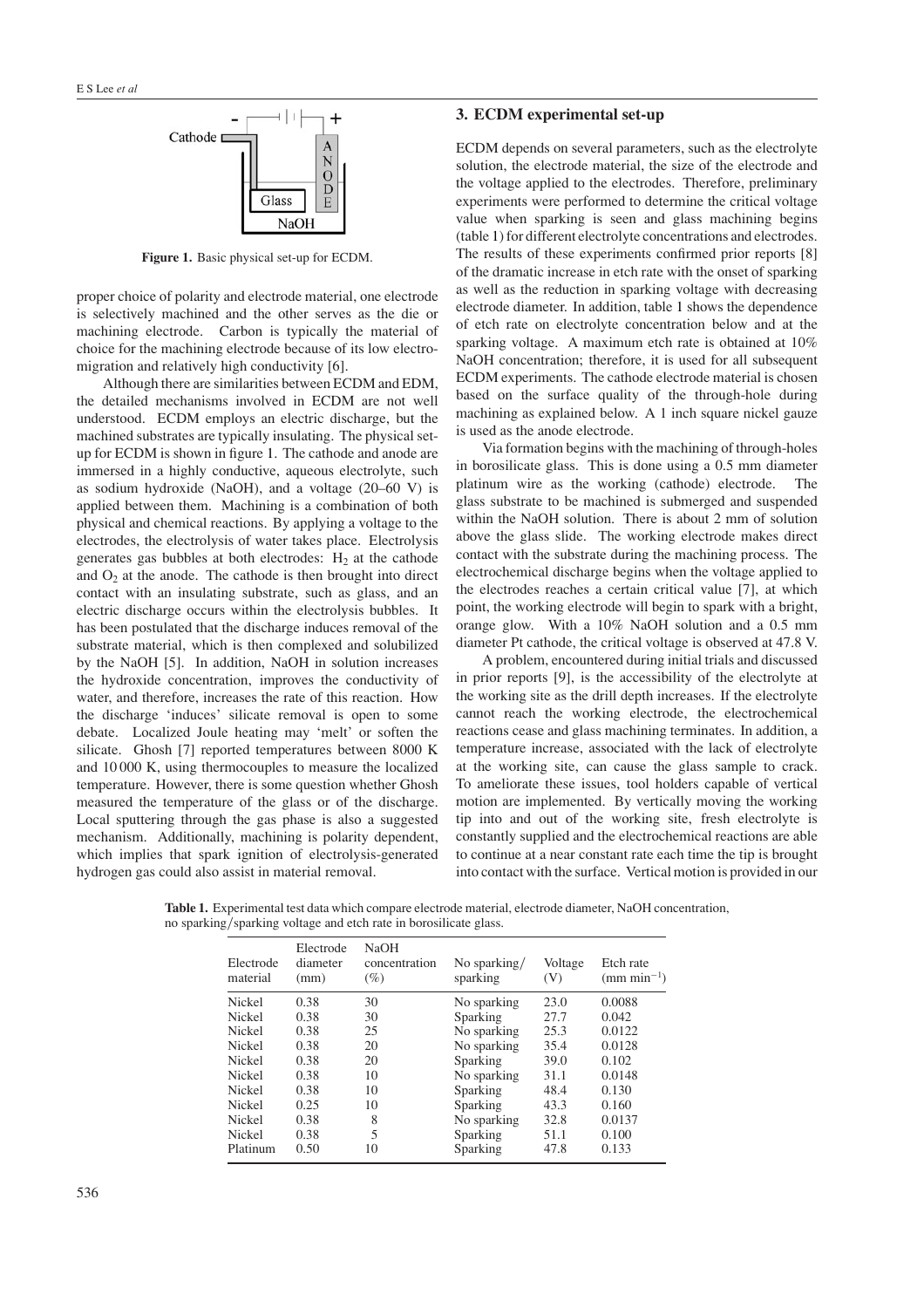

**Figure 2.** ECDM set-up with vertical moving tool.

<span id="page-3-0"></span>set-up by means of a solenoid driven tool holder. Custom drive circuitry provides control of cycle rate, dwell time and amplitude. The tool is driven at 1 Hz, with a displacement amplitude of about 1 mm. With this set-up, tapered throughholes up to 2 mm deep are readily achieved (figure [2\)](#page-3-0).

The surface quality of the machined hole is strongly dependent on the type of working (cathode) tool used. Holes machined with nickel wire have very rough surfaces with frequent instances of surface cracking. In comparison, holes machined with platinum wire appear to be very smooth with no instances of cracking. Possible explanations for this behavior may be derived from the observed differences in the rate of electro-migration of the two metals when used as the cathode during ECDM. When sparking, and thus ECDM commences, platinum begins immediately to erode away, leaving a visible trail of black platinum-containing particulates in the solution. Conversely, nickel does not visibly erode during the ECDM process. One speculation for the difference in etch surface quality is that the platinum removal dissipates and distributes the electrical energy over a larger area, such that the glass surface sputter rate is lower and more uniform. Earlier literature reports that smooth surfaces resulted from the complete complexation of silicate [5] during the chemical reaction between the sodium hydroxide and the glass,

 $2NaOH + SiO<sub>2</sub> \Rightarrow Na<sub>2</sub>SiO<sub>3</sub>(s) + H<sub>2</sub>O.$ 

Complete complexation is likely to be more difficult to achieve during a high removal rate of silicate, as in the case of a high rate of localized sputtering, if there is limited availability of the electrolyte. This may be what occurs during ECDM with a nickel cathode.

With the set-up shown in figure [2,](#page-3-0) a tapered hole results. This is because the machining rate is determined in large part by the field distribution between the working electrode and the glass surface just prior to discharge. As the tool is moved vertically out of the hole to allow fresh electrolyte to flow, no vertical etching occurs. This is due to the increased distance (reduced field) between the tip and the glass surface at the bottom of the hole; however, horizontal etching of the sidewalls can still take place. When the tool is lowered to the bottom of the hole, the highest field, and therefore highest etching rate is at the tip. As a result, a conical-shaped hole forms, where the entering hole size is considerably larger than the exiting hole size. For example, a through-hole, formed by a 0.5 mm Platinum wire, in a 1.0 mm thick glass slide will have an entry hole diameter of 0.65 mm, versus an exit hole diameter of 0.25 mm (taper  $= 21.8^{\circ}$ ). To minimize sidewall etching, the voltage supply is turned off as the working tool moves upward and is turned on again as the tool moves downward.

In order to machine cylindrical, smooth sidewalls (which are needed for the imprinting of threads), a cone shaped,



<span id="page-3-1"></span>**Figure 3.** (*a*) ECDM set-up with a moving working tool, and (*b*) top view indicating cathode circular motion inside hole.



**Figure 4.** Photograph of a working tool for forming threaded interconnects.

<span id="page-3-2"></span>through-hole is first formed using the set-up described above. Then, the sample is inverted, and the working electrode is placed inside the through-hole and moved in a circular motion (figures  $3(a)$  $3(a)$  and (*b*)) around the edge of the hole. In this set-up, no vertical motion is used. The circular motion is imparted to the tool through a manual joystick actuator. An adjustable conical limit stop on the joystick arm provides repeatable rotational displacement magnitude to the tool according to its vertical position on the arm. A 0.25 mm platinum wire is used as the working electrode with 40.0 V applied voltage. Since the working tool is placed within a through-hole, fresh electrolyte should ideally reach the working site. However, since the diameter of the exit hole (0.25 mm) is very small, a lack of enough fresh solution re-circulating around the hole is possible, which can lead to overheating and cracking of the glass at the working site. To allow more time for the electrolyte to re-circulate, the electrode voltage is pulsed on and off at 1 Hz during ECDM machining. Under these conditions, ECDM continues until the through-hole achieves a cylindrical shape with diameter of approximately 1.0 mm. This typically takes 3 min.

The ECDM set-up shown in figure [3](#page-3-1) is also used to imprint threads on the inside walls of a hole. All of the experimental parameters remain the same except for the type of working electrode. The platinum wire used to make a smooth, cylindrical hole is replaced with a coil made of nickel wire (figure [4\)](#page-3-2). Initially, the use of a coil consisting of platinum wire was attempted; but, the threaded patterns did not transfer as sharply as those made with the nickel wire. To form the coil for the thread imprinting tool, a 0.25 mm nickel wire is wrapped around another 0.25 mm nickel wire. This wire is then attached to the tool holder and moved in a circular motion, with an applied voltage of 40.0 V, for approximately 2.5 min, to transfer the threaded pattern to the glass.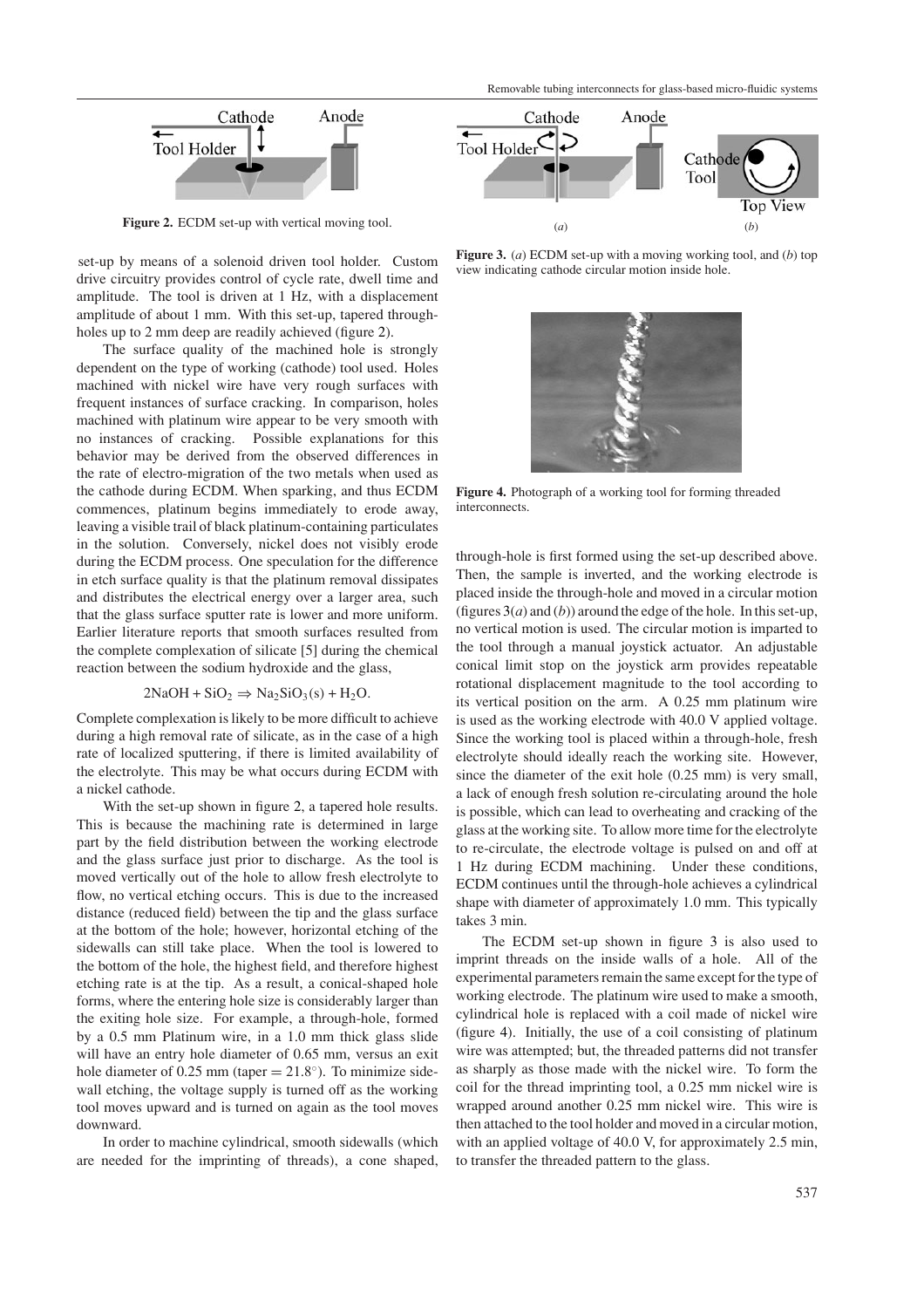

**Figure 5.** Hourglass fabrication process: (*a*) clean glass slide, (*b*) use ECDM to machine a hole, (*c*) flip glass slide over and mark, (*d*) use ECDM to machine another hole, and (*e*) secure tubing.

<span id="page-4-0"></span>

<span id="page-4-1"></span>**Figure 6.** Hourglass interconnect: (*a*) detailed view of hourglass and (*b*) hourglass with tubing attached.

#### **4. Fabrication and assembly of interconnects**

#### *4.1. Hourglass interconnect fabrication*

This interconnect employs an hourglass-shaped via in a glass substrate to secure flexible tubing. It is a simple structure to fabricate and use, but it is limited in working pressure, and therefore, application. Figure [5](#page-4-0) illustrates the fabrication process. The hourglass-shaped vias are machined on standard 1 mm thick microscope slides (Fisher Scientific).

The fabrication begins with cleaning the glass slides in acetone, followed by rinsing in methanol and de-ionized water. In terms of functionality, smooth sidewalls are not necessary, therefore a nickel wire, which has a longer lifetime and lower cost, is used as the working tool. The set-up shown in figure [2](#page-3-0) is used to make a conical hole, using a 0.38 mm diameter nickel wire and 48.4 V. The rate of ECDM using these parameters is about 2.16  $\mu$ m s<sup>-1</sup> (0.65 mm/5 min). The glass slide is then flipped over and a second hole is machined to meet the first. The 'waist' diameter of the via increases as machining time increases. A photograph of the completed via is shown in figure [6.](#page-4-1)

Flexible plastic tubing, with an outside diameter (OD) that is slightly larger than the 'waist' diameter of the via, is pressed through the via hole. This tubing becomes compressed at the center of the via and is held in place. Since no adhesive is required, the tubing can be removed and replaced as desired. Silastic tubing (Fisher Scientific) is chosen because of its elastic properties and large working temperature range. For a via with a waist diameter of 0.565 mm, Silastic tubing of 0.96 mm OD is used. To facilitate insertion of this very flexible tubing, the end of the tubing is cut diagonally, to produce a sharp tip. After pressing through the via, the protruding end is cut off, flush with the glass slide. Because of the large working

temperature range of Silastic tubing (−54 to 249 ◦C), tubing attachment, prior to adhesive bonding of the glass slide to a micro-channel (as described later), is feasible. Stiffer tubing, such as Teflon tubing, can also be effectively pressed into the hourglass vias of a sealed channel, i.e. after bonding.

#### *4.2. Threaded interconnect fabrication*

Threaded vias are machined on standard 1 mm thick microscope slides (Fisher Scientific). The process is illustrated in figure [7.](#page-5-0)

The glass slides are cleaned in acetone, followed by a rinse in methanol and de-ionized water. A permanent marker is used to mark the desired location of the holes, for example to correspond with fluidic micro-channel inlet and outlet reservoirs. A 0.5 mm diameter platinum wire is used as the working electrode. The microscope slide is submerged into the NaOH solution with about 2 mm of solution above the slide. A voltage of 47.8 V is applied to the electrodes for 7 min to initially drill conical through-holes with smooth sidewalls. The ECDM drilling rate for these holes is about 2.38  $\mu$ m s<sup>-1</sup> (1 mm/7 min). The length of platinum wire that is typically consumed during ECDM machining, through a 1 mm microscope slide, is about 0.5 mm. The glass slide is then flipped over and a 0.25 mm diameter platinum wire is aligned and inserted into the center of the small, backside hole. Using the tool holder with circular motion and a pulsed power supply signal, 40.0 V is applied to the electrodes for 3 min to enlarge the backside hole, and to smoothen and straighten the sidewalls to form a cylindrical via.

To imprint the threads, a coil of nickel wire (shown in figure [4\)](#page-3-2) is employed as the working tool. The coiled wire is aligned to the center of the glass through-hole. The 1 mm microscope slide is then submerged 1 mm into the solution such that hardly any solution resides above the slide. With an applied, pulsed voltage of 40 V for about 2.5 min, the tool holder is moved in circular fashion and makes direct contact with the through-hole's sidewalls. Photographs of the resulting smooth cylindrical via and threaded via are shown in figure [8.](#page-5-1)

Using the threaded via as a master mold, Kynar<sup>TM</sup> (Polyvinylidene Fluoride, PVDF), a thermoplastic, is melted and compression-injected [10] into the master to form mating plastic screws. The process is illustrated in figure [9.](#page-6-0) First, the microscope slide containing the threaded vias is placed on a temperature-controlled hotplate, and heated to 245 ◦C. In order to create a 'thumb screw', where the head of the screw is large enough to be easily handled, a 7*/*32 inch OD (3*/*16 inch ID), metal tube is centered over the threaded via to size the head. The Kynar<sup>TM</sup> thermoplastic is shredded into tiny shavings to expedite complete melting. The shavings are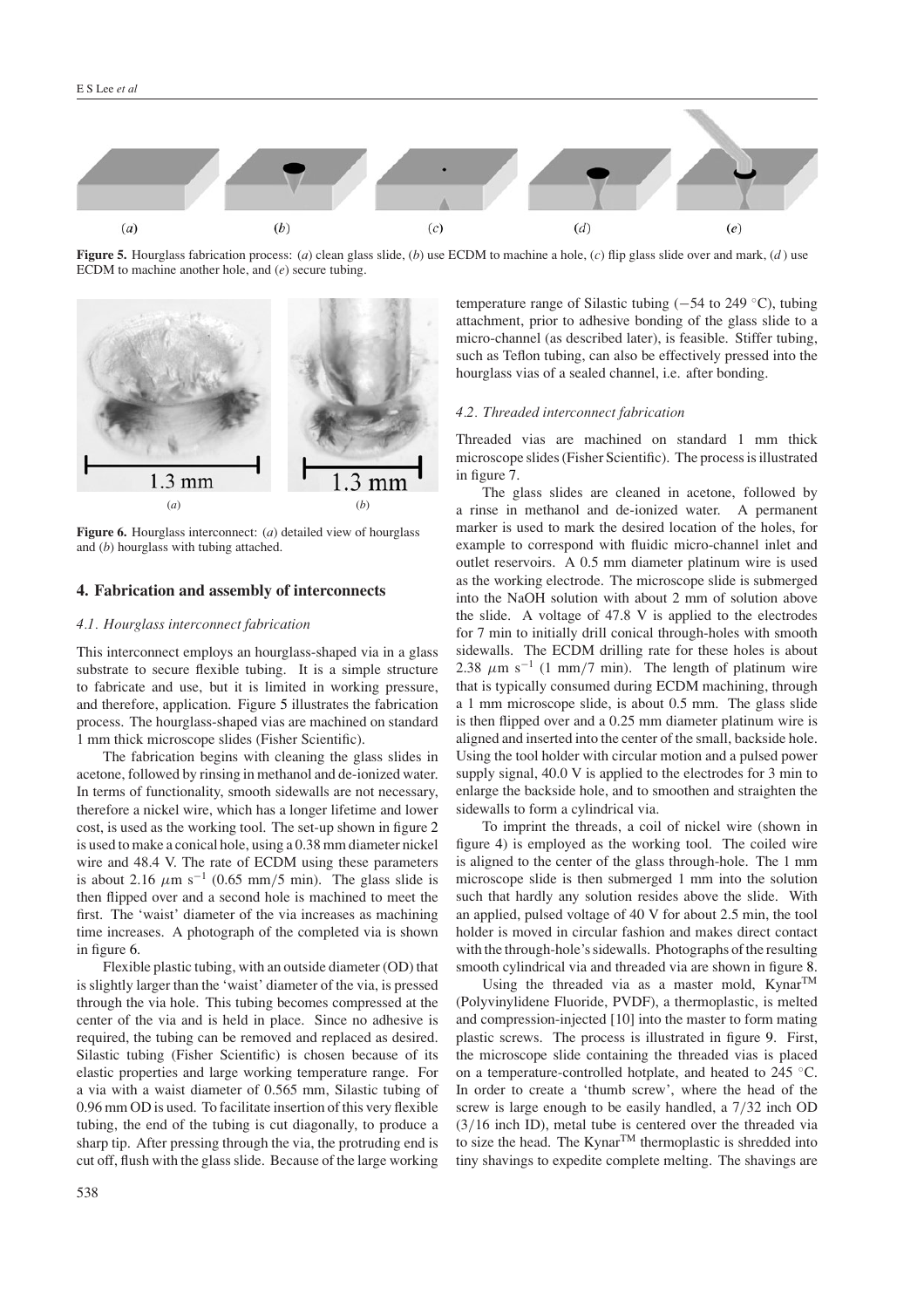

**Figure 7.** Threaded interconnect fabrication process: (*a*) clean glass slide, (*b*) use ECDM to machine conical holes, (*c*) flip glass slide over, (*d* ) use ECDM to machine vertical sidewalls, (*e*) use ECDM to imprint threads, (*f* ) mold plastic screws, and (*g*) remove plastic screws.

<span id="page-5-0"></span>

<span id="page-5-1"></span>**Figure 8.** Threaded interconnect: (*a*) cylindrical hole and (*b*) final threaded interconnect.

placed into the metal tube and allowed to melt for 2 min. A 3*/*16 inch diameter, solid metal rod is then placed into the hollow tube and a slight pressure is applied to the rod for an additional 2 min. This forces the melted plastic shavings into the threaded via master mold. While continuing to apply pressure to the solid metal rod, the microscope slide is removed from the hotplate and allowed to cool. The result is a molded, plastic screw that is mated to the threaded via.

In order to use the plastic screw as a removable, microfluidic interconnect, a through-hole in the plastic screw is necessary. This is accomplished by placing a 0.25 mm metal wire in the center of the master mold prior to heating. During the heated compression, the wire reserves a space for the through-hole. After the molded, plastic screw cools, the wire is easily removed since the thermoplastic does not adhere to metal. This completes the fabrication of the threaded interconnects. Photographs of the molded plastic screw are shown in figure [10.](#page-6-1) The screws are removed from the microscope slide, and a milling machine is used to carefully drill an enlarged hole (1.2 mm) inside the head of the plastic screw. The plastic tubing can then be inserted and secured to this enlarged hole. Of course, the head, the plastic threads and the center hole can be formed in one step, by using an appropriately machined mold in place of the metal tube and wire.

To finish the assembly of the threaded interconnect, tubing must be attached to the plastic screw. Using a soldering iron, the ends of a 1.22 mm OD polyethylene tubing (Intramedic) are heated to create a flared shape. The tubing is then inserted into the hole previously milled in the top of the screw's head. A 2-part epoxy (2  $\text{Tom}^{\text{TM}}$  Clear Epoxy) is used to affix the tubing to the plastic screw. Once the epoxy has fully set, this interconnect can be screwed back into the threaded hole on the sealed channel.

Small, silicon rubber gaskets are made and inserted between the plastic screw head and the top glass surface to improve sealing. Using a flat, metal plate, a drop of re-flowable silicon rubber is compressed between two Mylar sheets. After the silicon rubber sets, it is peeled off from the Mylar sheets and cut into tiny, rubber gaskets. The gasket slips over the threads of the plastic screw before it is inserted into the via.

#### *4.3. Micro-channel fabrication*

A micro-fluidic channel with tubing interconnects is fabricated by the bonded assembly of two glass slides: one supporting a micro-channel defined in SU-8, and the other containing either the threaded vias or the hourglass-shaped vias. The process is illustrated in figure [11.](#page-6-2) Channel fabrication begins by cleaning a standard 0.15 mm thick, glass cover slide in acetone, followed by rinsing in methanol and de-ionized water. The cover slide is then dehydrated at  $200\text{ °C}$  for at least 5 min on a hotplate. Photo-curable epoxy, SU-8 2015, is dispensed onto the cover slide and spun at 2000 rpm for 30 s, resulting in an SU-8 layer thickness of  $15-20 \mu m$ . The coated cover slide is then soft-baked for 1 min at 65  $°C$ , and then further soft-baked for 3 min at 95 ◦C. Next, the coated cover slide is exposed to UV through a photo-mask containing the microchannel and reservoir pattern. After exposure, a hard-bake at 95 ◦C for 1 min is performed to cross-link the exposed SU-8 regions. The fabrication of an open micro-channel is complete after development of the channel in SU-8 developer for 3 min.

The micro-channels are sealed by bonding the viacontaining glass slide, hereafter called the 'glass cap', over the open micro-channel. First, the glass cap is carefully cleaned using a piranha bath solution (3:1,  $H_2SO_4:H_2O_2$ ) at 80 °C. This insures thorough removal of any thermoplastic that may have stuck to the surface during molding, and guarantees good adhesion between the SU-8 and the glass surface. A lower viscosity epoxy, SU-8 2002, is spun onto the glass cap at 1000 rpm for 30 s, resulting in an SU-8 layer thickness of  $3 \mu$ m. The glass cap is soft-baked for 1 min at 65  $\degree$ C, and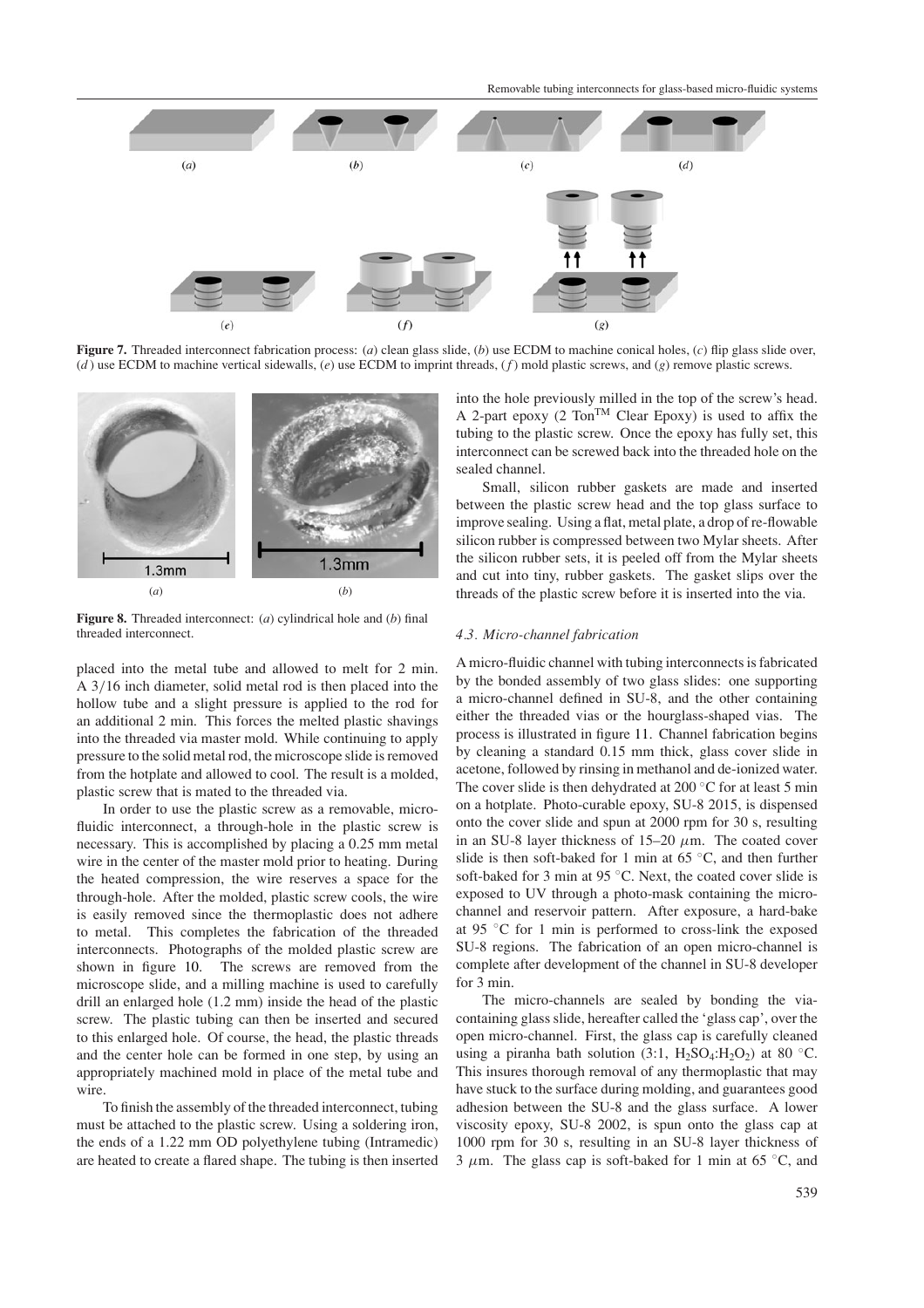

<span id="page-6-0"></span>**Figure 9.** Molding process: (*a*) a metal tube is centered over the threaded via and plastic shavings are added. (*b*) Plastic shavings are compressed using a solid metal rod. (*c*) The final result is a molded, plastic screw.



**Figure 10.** Plastic interconnect screw: (*a*) top view, (*b*) side view and (*c*) detailed view of threads.

<span id="page-6-1"></span>

<span id="page-6-2"></span>**Figure 11.** Micro-channel fabrication: (*a*) clean glass slide, (*b*) spin on SU-8 2015, (*c*) expose, bake, and develop, (*d* ) spin on SU-8 2002,  $(e)$  align threaded holes to micro-channel,  $(f)$  bond slides.



**Figure 12.** Micro-fluidic device: (*a*) entire view of device and (*b*) detailed view of threaded interconnect.

<span id="page-6-3"></span>further soft-baked for 2 min at 95 ◦C. Following the soft-bake, the vias in the glass cap are aligned to the channel reservoirs on the micro-channel slide. The two, aligned glass components are then pressed together and heated to 100 ◦C on a hotplate.

The thin, unexposed SU-8 layer adheres the glass cap to the micro channel slide. A similar bonding technique is previously described in the literature [11, 12]. The bonded slides are then exposed through the photo-mask and hard-baked,